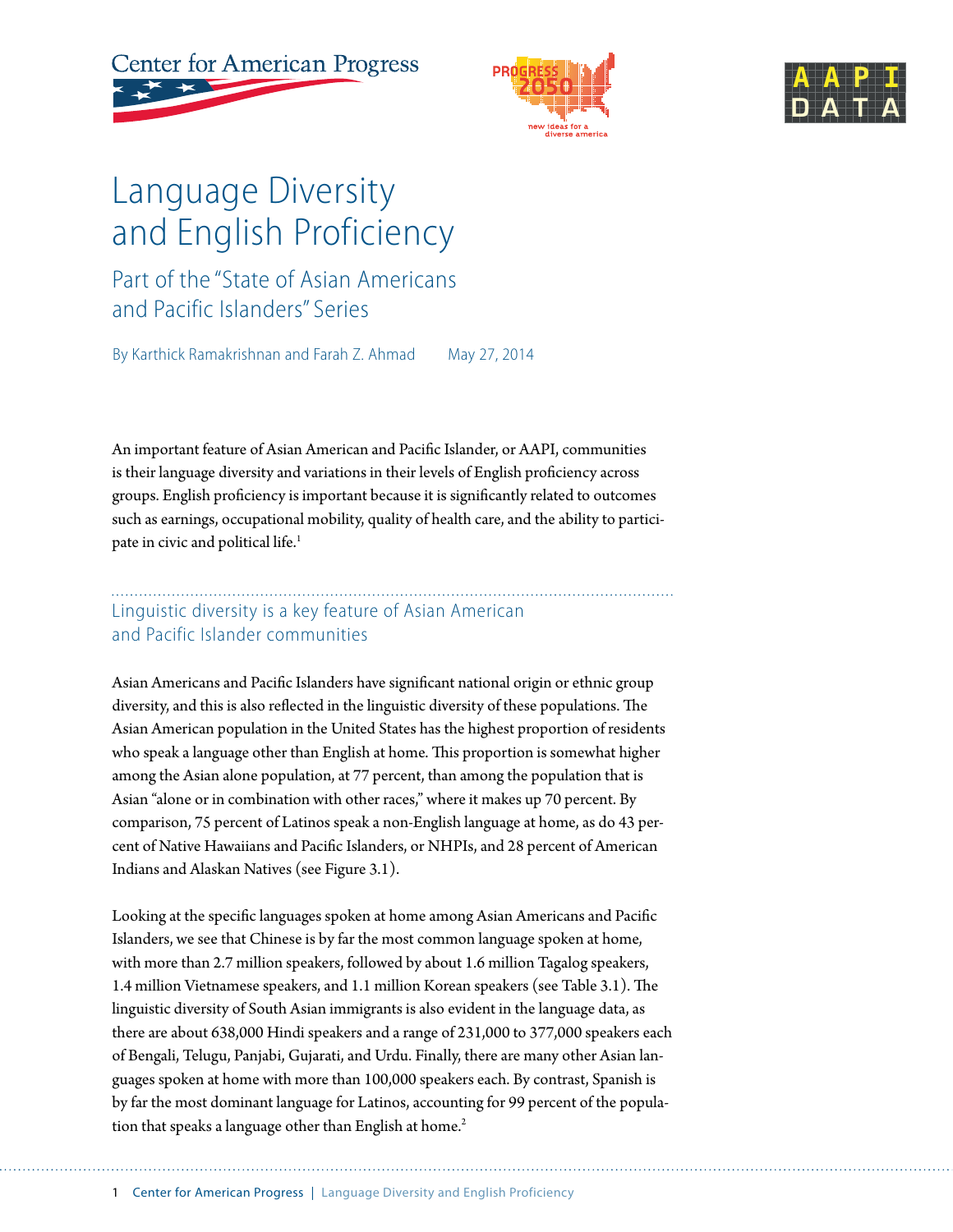#### **FIGURE 3.1 Percent who speak a language other than English at home**



Note: Among ages 5 and older.

Source: Authors' analysis of Public Use Microdata Sample from Bureau of the Census, "American Community Survey 2008-2012 American<br>Community Survey 5-year Estimates," available at http://www.census.gov/acs/www/data\_document

#### **TABLE 3.1 Prevalence of Asian languages spoken at home**

| Chinese*             | 2,720,325 | Formosan                       | 77,630 |
|----------------------|-----------|--------------------------------|--------|
| Tagalog              | 1,599,040 | Other Indian                   | 69,733 |
| Vietnamese           | 1,367,910 | Marathi                        | 69,732 |
| Korean               | 1,130,727 | Indonesian                     | 65,700 |
| Hindi                | 638,307   | Samoan                         | 63,861 |
| Japanese             | 449,309   | <b>Burmese</b>                 | 55,068 |
| Urdu                 | 377,153   | Kannada                        | 46,261 |
| Gujarati             | 368,925   | Tongan                         | 28,823 |
| Panjabi              | 255,280   | Bisayan                        | 28,226 |
| Telugu               | 235,307   | Sinhalese                      | 26,281 |
| Bengali              | 231,468   | Hawaiian                       | 25,408 |
| Hmong                | 217,921   | Chamorro                       | 19,975 |
| Mon-Khmer, Cambodian | 205,761   | Mien                           | 17,268 |
| Tamil                | 177,345   | Other Pakistani                | 15,269 |
| Thai                 | 155,242   | Sebuano                        | 14,770 |
| Laotian              | 150,600   | Malay                          | 12,396 |
| Malayalam            | 137,679   | Other Indo-European languages  | 52,621 |
| <b>Ilocano</b>       | 88,769    | Other Asian languages          | 69,607 |
| Nepali               | 78,360    | Other Pacific Island languages | 61,996 |

Note: Among ages 5 and older. \*Of the 2.7 million Chinese speakers, about 472,000 and 454,000 specified Mandarin and Cantonese, respectively. Source: Authors' analysis of Public Use Microdata Sample from Bureau of the Census, "American Community Survey 2008-2012 American Community Survey 5-year Estimates," available at http://www.census.gov/acs/www/data\_documentation/pums\_data/ (last accessed May 2014).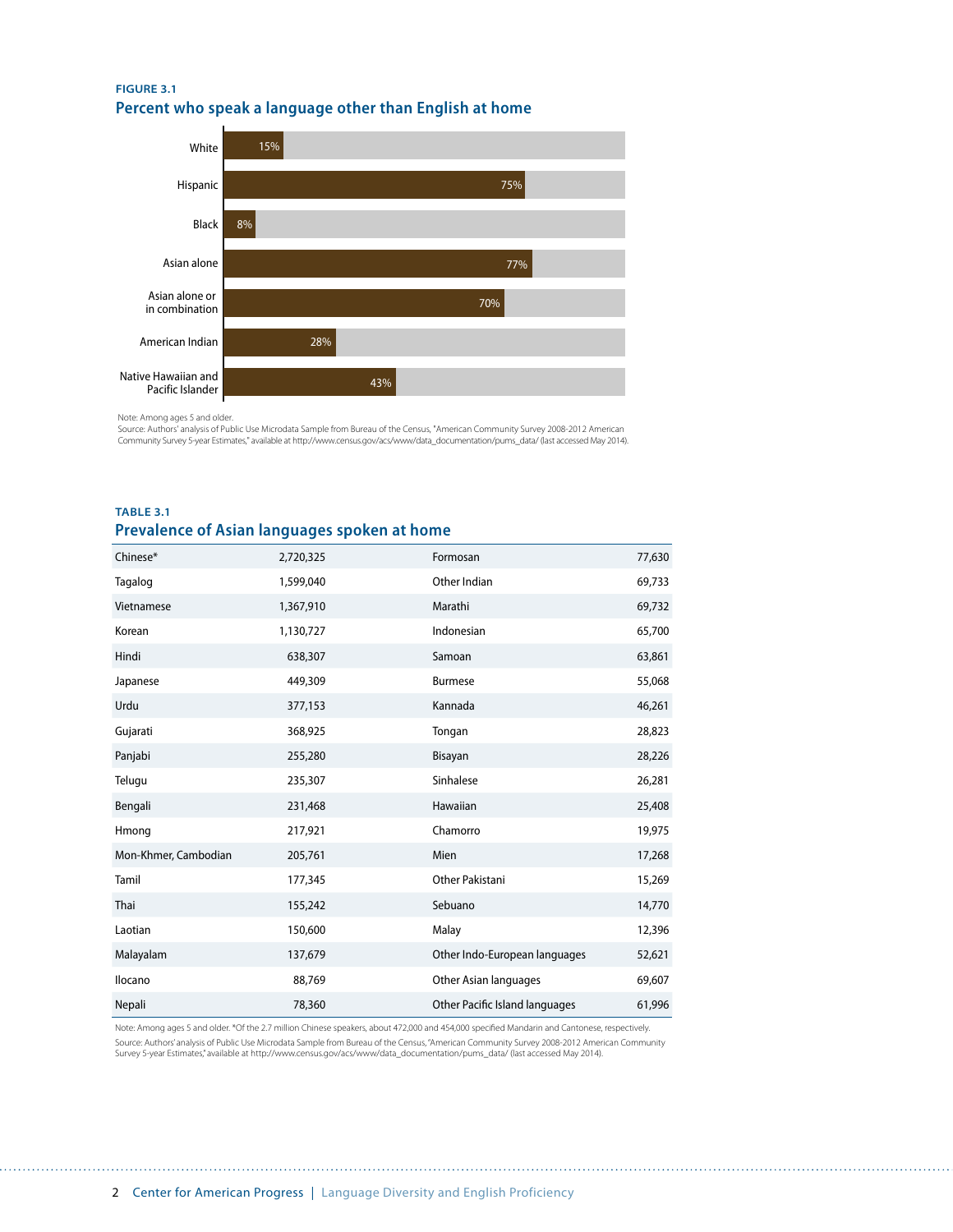### Asian Americans are among the most likely to be limited English proficient

In addition to having a population with significant language diversity, the problem of limited English proficiency is significant for Asian Americans and, to a lesser extent, Native Hawaiian and Pacific Islanders, or NHPIs. The Census Bureau defines limited English proficiency, or LEP, as those who speak a language other than English at home and who speak English "less than very well."<sup>3</sup> Using this definition, we see that, at 35 percent, the Asian alone population has the highest rates of limited English proficiency with 4 percent not speaking English at all, 12 percent speaking English "not well," and 19 percent only speaking English "well" but short of "very well." The overall LEP figures among Asian Americans are on par with LEP rates among Latinos (see Figure 3.2).

Not surprisingly, nativity bears a strong relationship to English proficiency, as only 9 percent of the native-born "Asian alone" population is LEP, while the comparable figure for the foreign-born "Asian alone" population is 47 percent. There are some significant gender differences as well: At 48 percent, LEP rates are slightly higher among first-generation immigrant women than among first-generation men, who have a rate of 45 percent.



#### **FIGURE 3.2 Limited English Proficient (LEP) population by English-speaking ability**

Note: Among ages 5 and older. Figures add up to the total limited English proficient population (those who speak English less than "very well") Source: Authors' analysis of Public Use Microdata Sample from Bureau of the Census, "American Community Survey 2008-2012 American Community Survey 5-year Estimates," available at http://www.census.gov/acs/www/data\_documentation/pums\_data/ (last accessed May 2014).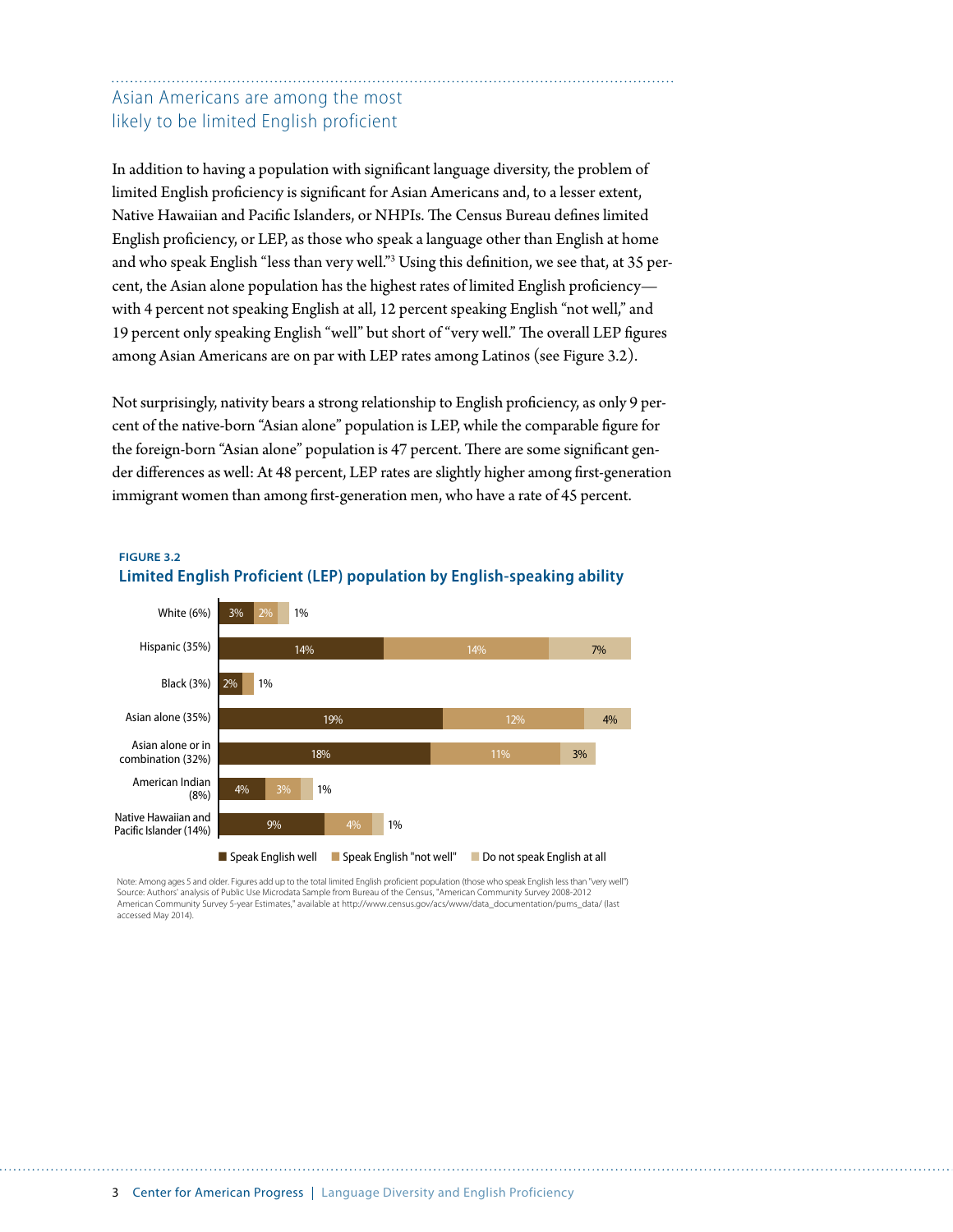### English proficiency varies widely by national origin, reflecting variations in Asian colonial histories

Significant differences in English proficiency exist between Asian subpopulations. Twenty-two percent of Indian Americans have limited English proficiency compared to 53 percent of Vietnamese Americans (see Figure 3.3a). Factors that influence these differences include the share of each group that is foreign born, the legacies of British or American colonialism in the home country, average levels of educational attainment for the group, and reasons for migration to the United States, such as arriving for highly skilled employment or as a refugee.<sup>4</sup> For example, a large proportion of Vietnamese Americans are foreign-born refugees with relatively low levels of educational attainment. Compare this to the 72 percent of Indian Americans who have a bachelor's degree or higher—many of whom came to the United States on employment-based visas and from a country with English as a fairly common language among the upper middle class.<sup>5</sup>

#### **FIGURE 3.3a Group differences in limited English proficiency (Asian American)**

#### **FIGURE 3.3b Group differences in limited English proficiency (Native Hawaiian and Pacific Islander)**



Note: Data are provided for those identifying with one national origin group and ages 5 and older. Source: Authors analysis' of Public Use Microdata Sample from Bureau of the Census, "American Community Survey 2008-2012 American Community Survey 5-year Estimates," available at http://www.census.gov/acs/www/data\_documentation/pums\_data/ (last accessed May 2014).

### About one in five Asian American households is linguistically isolated

In addition to English proficiency at the individual level, the Census Bureau also measures the extent to which households are linguistically isolated, which means that there is no one in the household who is 14 years or older who speaks English exclusively or "very well." As we can see from Table 3.2, about one in every five Asian American households is linguistically isolated. This proportion is similar to the linguistic isolation among Hispanic or Latino households, and considerably higher than the proportion of NHPI households, at 6 percent, and white households at 4 percent.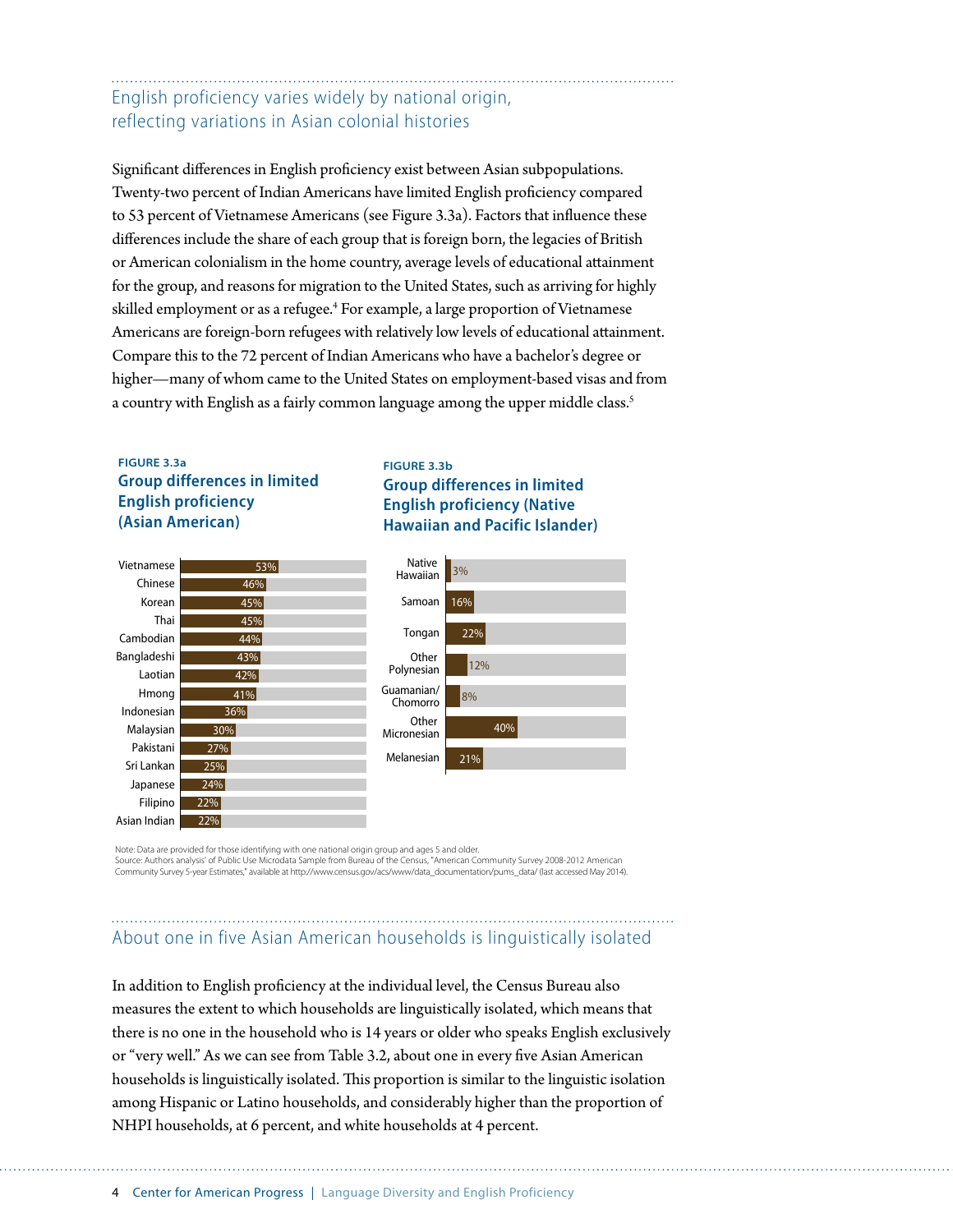#### **TABLE 3.2 Proportion of households that are linguistically isolated**

| White                                | 4%  |
|--------------------------------------|-----|
| Hispanic                             | 21% |
| <b>Black</b>                         | 2%  |
| Asian alone                          | 20% |
| Asian alone or in combination        | 18% |
| American Indian                      | 4%  |
| Native Hawaiian and Pacific Islander | 6%  |

Source: Authors' analysis of Public Use Microdata Sample from Bureau of the Census, "American Community Survey 2008-2012 American Community Survey 5-year Estimates," available at http://www.census.gov/acs/www/data\_documentation/pums\_data/ (last accessed May 2014).

### Linguistic isolation of households vary widely by national origin

Similar to English proficiency, there are significant differences across national origins when it comes to the prevalence of households that are linguistically isolated. Vietnamese American households have the highest rate of linguistic isolation, at 34 percent, followed by Chinese, Korean, and Bangladeshi Americans. For all of these groups, at least one in four households is linguistically isolated. On the other hand, Filipinos, Asian Indians, and Pakistanis have relatively low rates of linguistic isolation, accounting for about 1 in 10 households. Finally, among NHPI groups, linguistic isolation is highest among Micronesians (27 percent for those who are not Guamanian/Chomorro) and household linguistic isolation is lowest among the Native Hawaiian population.

**TABLE 3.3**

#### **Proportion of households that are linguistically isolated by subgroup**

| Vietnamese  | 34% | Pakistani          | 11% |
|-------------|-----|--------------------|-----|
| Chinese     | 30% | Asian Indian       | 10% |
| Korean      | 29% | Filipino           | 8%  |
| Bangladeshi | 25% |                    |     |
| Thai        | 24% | Native Hawaiian    | 1%  |
| Indonesian  | 21% | Samoan             | 5%  |
| Malaysian   | 21% | Tongan             | 4%  |
| Hmong       | 19% | Other Polynesian   | 7%  |
| Laotian     | 19% | Guamanian/Chomorro | 3%  |
| Cambodian   | 18% | Other Micronesian  | 27% |
| Sri Lankan  | 16% | Melanesian         | 8%  |
| Japanese    | 15% |                    |     |

Source: Authors analysis' of Public Use Microdata Sample from Bureau of the Census, "American Community Survey 2008-2012 American Community Survey 5-year Estimates," available at http://www.census.gov/acs/www/data\_documentation/pums\_data/ (last accessed May 2014).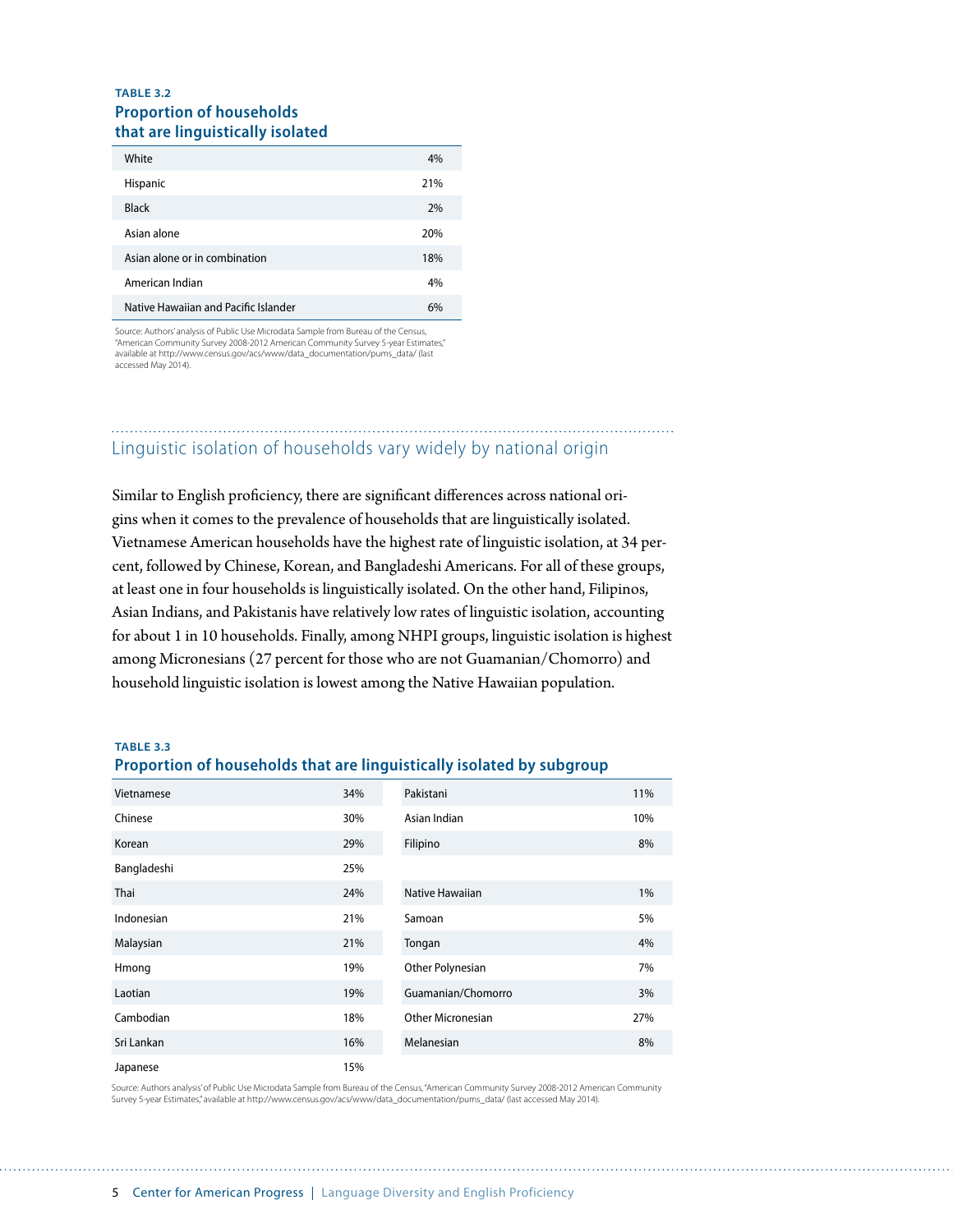### Many jurisdictions do not adequately provide ballot language assistance despite legal requirements

Given the proportion of the AAPI population with limited English proficiency, access to ballot language assistance is an important issue for effective civic participation. In several jurisdictions, Section 203 of the Voting Rights Act requires the provision of language assistance during the voting process. Whether a jurisdiction must do so is determined by a formula that requires the size of the relevant language group is at least 10,000 residents, or 5 percent of the population, and also requires that the group's illiteracy rate is higher than the national average.<sup>6</sup>

Prior to 2010, Section 203 jurisdictions were determined using data from the decennial census. However, in 2010, the census was redesigned to no longer contain a "long form" with data on language use, prompting the federal government to rely on 5-year American Community Survey files to revise the list of covered jurisdictions. As of 2011, there are 22 jurisdictions in the United States that are covered for Asian languages under Section 203, nearly all of which are counties. A total of nine Asian ethnic groups are covered: Asian Indian; Bangladeshi; Cambodian; Chinese; Filipino; Japanese; Korean; Thai; and Vietnamese.<sup>7</sup>

At the same time, data from the 2012 AAPI Post-Election Survey indicate that Asian American voters found the language assistance to be limited in jurisdictions that were mandated to provide them. As we can see from Figure 3.4, among those who voted in person only 55 percent of survey respondents living in covered jurisdictions said that "translated election documents or bilingual election workers" were available at the polls. At 69 percent, the proportion reporting adequate language assistance was higher among those who voted by mail but still fell short of the assistance required by law.

**FIGURE 3.4**



### **Access to language assistance among limited English proficient voters in Section 203 jurisdictions**

Source: Asian American Justice Center, Asian and Pacific Islander American Vote, and National Asian American Survey, "Behind the Numbers: Post-Election Survey of Asian American and Pacific Islander Voters in 2012" (2013), available at http://naasurvey.com/reports/aapipes-2012.html.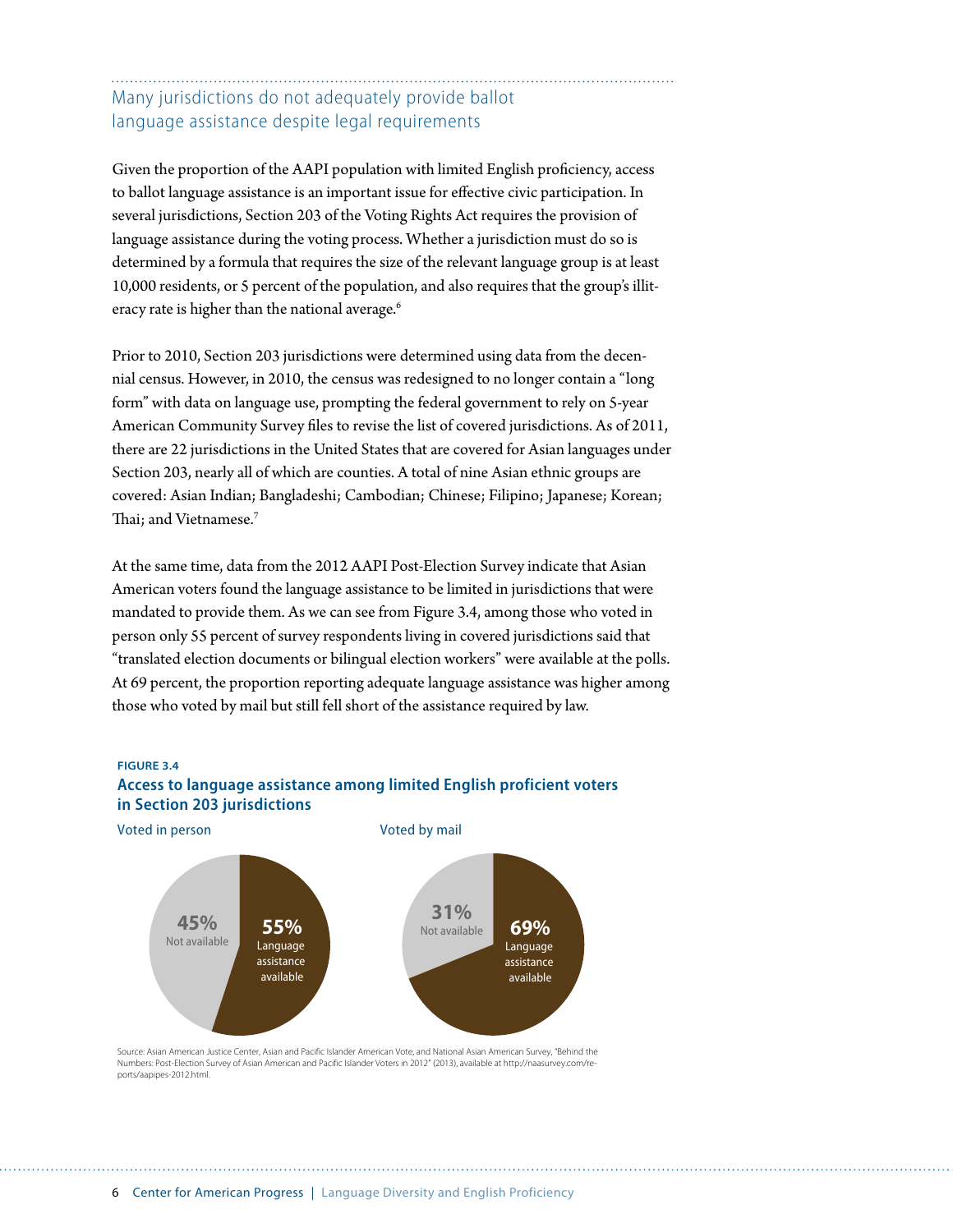### Asian-language news sources are vital to Asian Americans, especially those with limited English proficiency

Asian-language news sources play an important role in how Asian Americans are informed about politics and policy. In the 2008 National Asian American Survey, or NAAS, respondents were asked if they rely on particular types of sources for political information, and subsequently whether those sources were in English, an Asian language, or both. The results reveal that 38 percent of Asian Americans get information from Asian-language television, with 14 percent exclusively getting news from Asianlanguage television; 35 percent stay informed through Asian language newspapers, with 19 percent doing so exclusively; 22 percent from Asian-language Internet sources; and 20 percent from Asian-language radio. Among the six largest Asian groups, overall ethnic media consumption in the 2008 NAAS was highest among Vietnamese, at 69 percent, Korean, at 65 percent, and Chinese, at 65 percent—all are groups with low rates of English proficiency. Ethnic media consumption was lowest among groups with high rates of English proficiency, including, Asian Indians, at 16 percent, Filipinos, at 25 percent, and Japanese Americans, at 31 percent .

#### **FIGURE 3.5 Where Asian Americans get their political news**



Source: Authors' analysis of Karthick Ramakrishnan, Jane Junn, Taeku Lee, and Janelle Wong, "National Asian American Survey, 2008" (Ann Arbor, MI: Resource Center for Minority Data, 2011), available at http://www.icpsr.umich.edu/icpsrweb/ICPSR/studies/31481.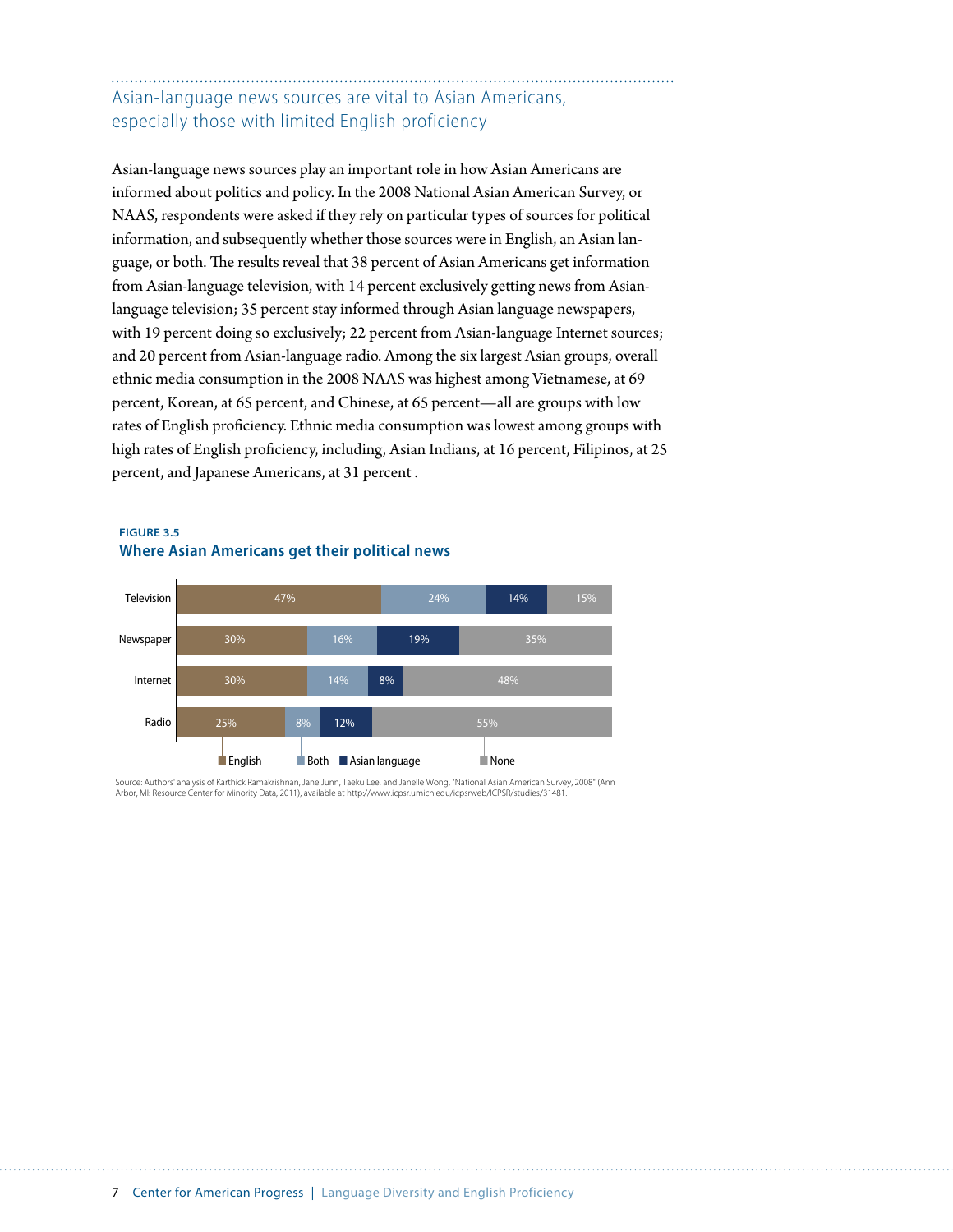References

Newly released reports and infographics at [http://aapidata.com/policy/](http://aapidata.com/policy/language-access/) [language-access/](http://aapidata.com/policy/language-access/)

Asian Americans Advancing Justice, "Voices of Democracy: Asian Americans and Language Access During the 2012 Elections" (2013), available at [http://](http://www.advancingjustice-la.org/media-and) [www.advancingjustice-la.org/media-and](http://www.advancingjustice-la.org/media-and) publications/publications/ voices-democracy-asian-americans-and-language-access-during-2012.

Asian American Center for Advancing Justice, "Help Asian Americans Protect their Voting Rights: A Guide to Ensure Language Assistance During Elections" (2012), available at [http://www.advancingjusticea](http://www.advancingjustice)ajc.org/news-media/publications/ help-asian-americans-protect-their-voting-rights-guide-ensure-language.

Asian American Justice Center, Asian and Pacific Islander American Vote, and National Asian American Survey, "Behind the Numbers: Post-Election Survey of Asian American and Pacific Islander Voters in 2012" (2012), available at http://naasurvey.com/ resources/Presentations/2012-aapipes-national.pdf

Janelle Wong and others, "Asian American Political Participation: Emerging Constituents and Their Political Identities" (New York: Russell Sage Foundation, 2011), available at https://www.russellsage.org/publications/ asian-american-political-participation.

## Acknowledgements

The authors would like to thank Sono Shah of the University of California, Riverside, for his research assistance on this report series.